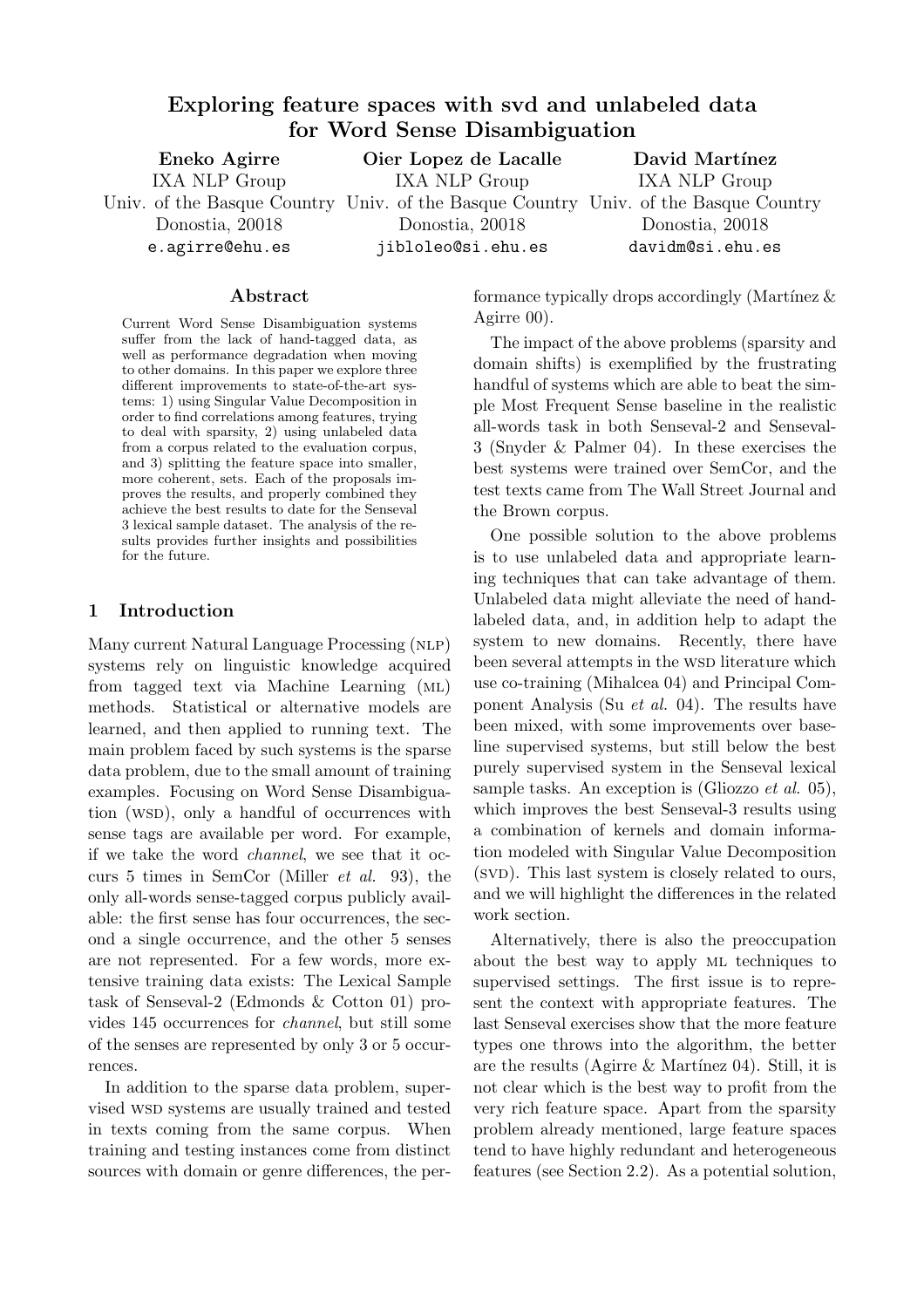we interpret that  $SVD$  (cf. Section 3.1) collapses similar features (i.e. having similar distributions), and will thus be helpful against sparsity and redundancy. Regarding heterogeneity, splitting the feature space might allow the learning algorithm to better capture the patterns in the data.

In this paper we explore three different ways to improve feature modeling:

- Using SVD in order to find correlations among features, trying to deal with sparsity.
- Using unlabeled data from a corpus related to the evaluation corpus coupled with SVD as above.
- Splitting the feature space into smaller, more coherent, sets, trying to better model the feature space.

These improvements need to be combined with state-of-the-art ml algorithms. The methods based on the spatial representation of features (such as Support Vector Machines, Vector Space Models and k-Nearest Neighbors) seem to be the best performing, and we have focused on them (cf. Section 2.3)

We will show that each of the modifications in the feature space improves the results, and properly combined they achieve the best results to date for the Senseval 3 lexical sample dataset. The analysis of the results will provide further insights and possibilities for the future.

The paper is structured as follows. Section 2 reviews the experimental setting and state-of-theart wsd systems that we used as baselines, including the feature set and ML methods used. Section 3 introduces the improvements proposed in this paper. Section 4 presents the results of these improvements. Section 5 introduces the combination method and its results. Section 6 presents the discussion and related work. Finally, Section 7 draws the conclusions and the future work.

## 2 Experimental setting and baseline systems

In order to organize the experiments we started building state-of-the-art WSD systems based on our previous experience (Agirre & Martínez 04). In the next sections we will present briefly the main components of the WSD system, that is, the features used to represent the context and the ml algorithms applied. But we first describe the target wsp task and the evaluation methodology.

## 2.1 Corpus and evaluation

The experiments have been performed using the Senseval-3 English Lexical-Sample data (Mihalcea et al. 04). The source corpora was the BNC (Leech 92). WordNet 1.7.1. (Fellbaum 98) was chosen as the sense inventory for nouns and adjectives, while the verb senses came from the Wordsmyth dictionary<sup>1</sup>. 57 words (nouns, verbs, and adjectives) were tagged, with 7,860 instances for training and 3,944 for testing.

For the development and fine-tuning of our systems, we have used 3-fold cross validation over the training set, where the three folds were built following stratified sampling. The final evaluation and the comparison with other systems was made over the testing set. The usual precision and recall figures were computed for each system. In all the cases reported here coverage was 100% and precision equalled recall, so we use recall in all tables.

## 2.2 Features

The feature types can be grouped in three main sets:

Local collocations: bigrams and trigrams formed with the words around the target. These features are constituted by lemmas, word-forms, or PoS tags<sup>2</sup>. Other local features are those formed with the previous/posterior lemma/wordform in the context.

Syntactic dependencies: syntactic dependencies were extracted using heuristic patterns, and regular expressions defined with the PoS tags around the target<sup>3</sup>. The following relations were used: object, subject, noun-modifier, preposition, and sibling.

Bag-of-words features: we extract the lemmas of the content words in the whole context, and in a  $\pm$ 4-word window around the target. We also obtain salient bigrams in the context, with the methods and the software described in (Pedersen 01).

#### 2.3 ML methods

Given an occurrence of a word, the ML methods below return a weight for each sense  $(weight(s_k)).$ The sense with maximum weight will be selected.

<sup>1</sup>http://www.wordsmyth.net/

<sup>2</sup>The PoS tagging was performed with the fnTBL toolkit (Ngai & Florian 01).

<sup>&</sup>lt;sup>3</sup>This software was kindly provided by David Yarowsky's group, from the Johns Hopkins University.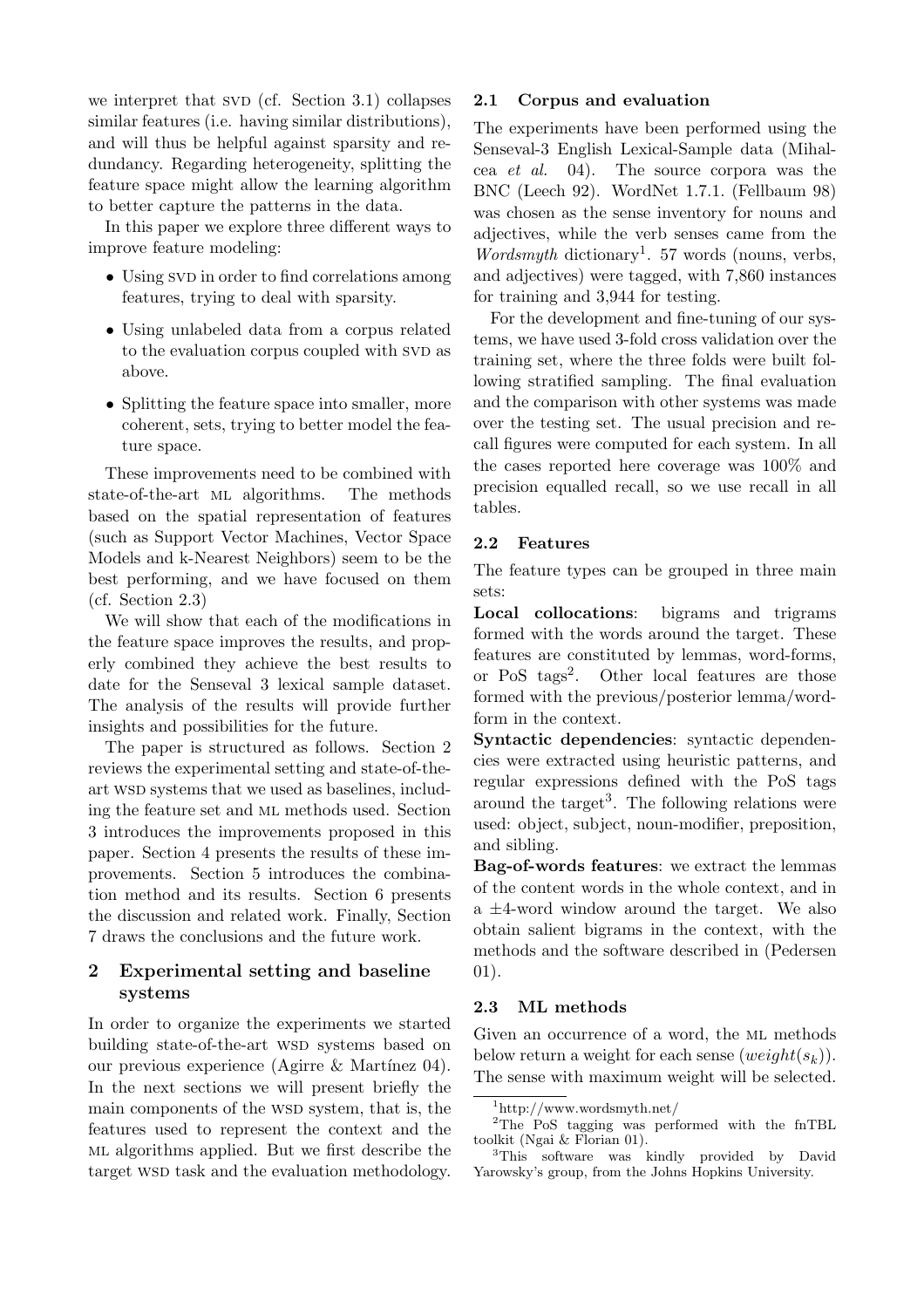Each occurrence or instance is represented by the features found in the context  $(f_i)$ .

For the Vector Space Model (vsm) method, we represent each occurrence context as a vector, where each feature will have a 1 or 0 value to indicate the occurrence/absence of the feature. For each sense in training, one centroid vector is obtained  $(\vec{C}_{s_k})$ . These centroids are compared with the vectors that represent testing examples  $(f)$ , by means of the cosine similarity function (eq. (1)). The closest centroid assigns its sense to the testing example.

$$
weight(s_k) = \cos(\vec{C}_{s_k}, \vec{f}) = \frac{\vec{C}_{s_k} \cdot \vec{f}}{|\vec{C}_{s_k}||\vec{f}|}
$$
(1)

Regarding Support Vector Machines (svm) we utilized SVM-Light, a public distribution of svm by (Joachims 99). The weight for each sense is given by the distance to the hyperplane that supports the classes, that is, the sense  $s_k$  versus the rest of senses.

The  $k$  **Nearest Neighbor** (k-NN) is a memory based learning method (eq. (2)), where the neighbors are the k most similar contexts, represented by feature vectors  $(\vec{c}_i)$ , of the test vector  $(\vec{f})$ . The similarity among instances is measured by the cosine of their vectors (as in eq.  $(1)$ ). The test instance is labeled with the sense obtaining the maximum the sum of the weighted vote of the k most similar contexts. The vote is weighted depending on its (neighbor) position in the ordered rank, with the closest being first. Eq. (2) formalizes k-NN, where  $C_i$  corresponds to the sense label of the i-th closest neighbor.

$$
\arg\max_{S_j} = \sum_{i=1}^k \begin{cases} \frac{1}{i} & \text{if } C_i = S_j \\ 0 & \text{otherwise} \end{cases}
$$
 (2)

#### 3 Improvements for feature modeling

This section presents the three improvements that we propose here as solutions to the data sparsity, redundancy and heterogeneity problems. First, we present the use of SVD on the training and test sets. Next, we introduce unlabeled data into the svD procedure. Finally, we split the feature space into two smaller sets.

## 3.1 Singular Value Decomposition (SVD)

sv<sub>D</sub> is a technique to reduce the dimensions of any problem represented by vectors. It has been

widely used in Text Categorization, being the basis of Latent Semantic Analysis. SVD reduces the dimensionality of the feature vectors, finding correlations between features, and helping to deal with data sparseness. We will review briefly svD as we applied it to WSD.

Let  $C = \{t_1, t_2, ..., t_n\}$  be a corpus (set of occurrences of target word), where  $t_i$  is an instance from the training set. Let  $F = \{f_1, f_2, ..., f_m\}$  be the features appeared in C, let  $M \ni \mathbf{R}^{m \times n}$  be a feature-by-instance matrix representing  $C$ , where  $t_{ij} \in M$  is the frequency of feature  $f_i$  in instance  $t_i$ . Each word in the Lexical Sample has its own M feature-by-instance matrix. Instead of the frequency, one can try more sophisticated weighting schemes, as we will see in Section 4.2.

sv<sub>D</sub> decomposes the feature-by-instance matrix  $(M)$  into the product of three matrices (eq.  $(3)$ ):

$$
M = U\Sigma V^T = \sum_{i=1}^{k=\min\{m,n\}} \sigma_i u_i v i^T \qquad (3)
$$

 $U$  and  $V$ , row and column matrix, respectively, have orthonormal columns and  $\Sigma$  is a diagonal matrix which contains  $k$  eigenvalues in descending order. Note that in WSD problems the number of instances is much lower than the number of features  $(n << m)$ , so k is always equal to the number of instances. By selecting the first  $p$  eigenvalues, we reduce the current space to p dimensions, and can thus project the instances (both training and test) to a reduced space. The equation (4) shows how to make this projection, where  $\vec{t}^T$ is the transpose of the vector of features corresponding to one occurrence of the target word.

$$
\vec{t_p} = \vec{t}^T U_p \Sigma_p^{-1} \tag{4}
$$

Once we project all training and testing instances into the reduced space, we can apply any ML algorithm as usual. SVD has been performed with SVDPACK<sup>4</sup> and GTP<sup>5</sup>. VSM and svm were fed with the results from SVDPACK and k-nn with the results of GTP.

## 3.2 Singular Value Decomposition with unlabeled data

The sense (label) of an instance is not used in the process of doing SVD. Taking advantage of this, we can use unlabeled data to have a larger

<sup>4</sup>http://www.netlib.org/svdpack

<sup>5</sup>http://wwww.cs.utk.edu/∼lsi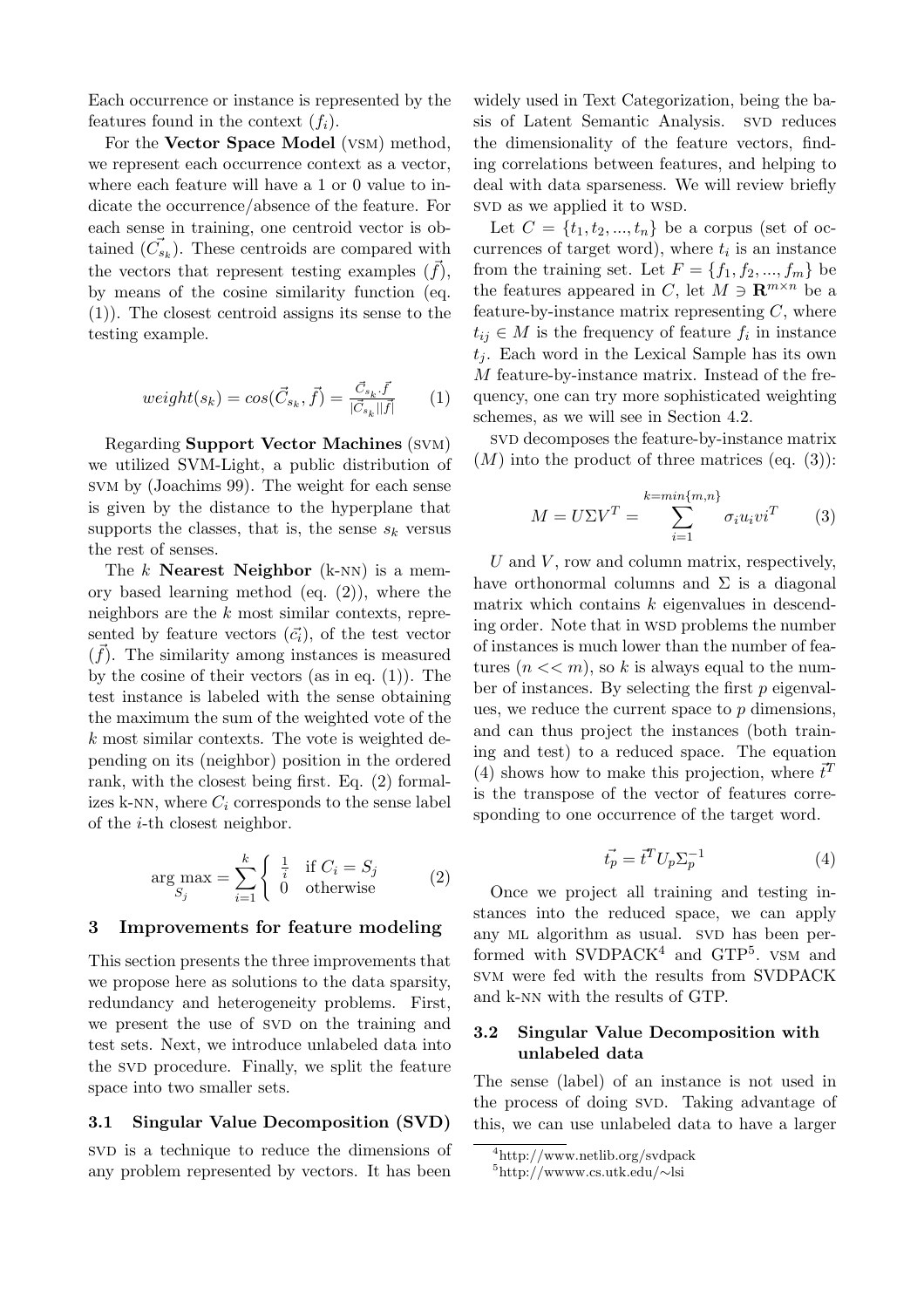matrix for each word, and hopefully obtain better correlations in the reduced space. We have used the BNC corpus to get large amounts of unlabeled instances, and thus augment the featureby-instance matrix M from the previous section into  $M'$ . In our experiments we have tested different amounts of unlabeled data, trying with 25% or 50% of the occurrences of the word. We call this process background learning.

Once we have done the SVD decomposition of M' we obtain the new U' and  $\Sigma_p^{\prime-1}$ , we project training and testing instances as in eq. (4) and proceed applying any ml method.

## 3.3 Splitting feature space

As seen in Section 2.2, wsp uses a high number of heterogeneous features. The methods mentioned in 2.3 are all based on geometrical properties of the feature space. If we split the problem (the whole space of features) into more coherent feature sets, the classification algorithms should find easier its way in such a simple space. We can thus build separate classifiers for each set of features, and hopefully obtain better results.

In order to test this hypothesis we split the features (cf. Section 2.2) in two subsets:

- Topical features: Comprising the bag-ofword features.
- Local features: Comprising the local collocations and the syntactic dependencies.

## 4 Preliminary results

In this section we describe the results of the systems presented in the previous sections: we first comment the baseline methods, then some parameter tuning over SVD, and finally the improved algorithms.

## 4.1 Results of baseline methods

Initially we tried with k-nn, svm and vsm (section 2.3). vsm has no parameters, but k-nn needs to find an optimal  $k$  (number of neighbors) and svm allows to optimize the "soft margin". We used 3-fold cross-validation on the Senseval-3 Lexical Sample training set. For k-nn we only tried two values:  $k = 5$  and  $k = 4$ . For SVM we used the "soft margin" value obtained in previous experiments.

Table 1 shows the results from cross-validation. We can see that the results of VSM and k-NN are

| <b>Classifiers</b> | Recall |
|--------------------|--------|
| k-nn k=5           | 67.7   |
| $k$ -NN $k$ =4     | 67.4   |
| <b>SVM</b>         | 62.3   |
| VSM                | 68.0   |

Table 1: Results for baseline classifiers in 3-fold cross-validation (Senseval-3 training set).

| <b>Classifiers</b> | Recall |
|--------------------|--------|
| $k$ -NN $k=5$      | 70.5   |
| <b>SVM</b>         | 71.2   |
| <b>VSM</b>         | 71.5   |

Table 2: Results for baseline classifiers in the Senseval-3 Lexical Sample test set.

very similar, with vsm outperforming k-nn for 0.3 points, and svmperforming lower. For the rest of the paper, we set  $k = 5$  for all uses of k-NN. The results on the test set are shown in Table 2, with VSM increasing its advantage over k-NN and svm in the middle of both.

## 4.2 Parameter setting for SVD

svD needs to set several parameters which can affect the performance. In order to set those parameters we run several preliminary experiments using SVD coupled with k-NN using 3-fold crossvalidation as before. In the rest of the paper, svD was performed using the following parameters:

- Number of desired dimensions: We tried with 100, 200, 300, 500 and 1000 dimensions, and the best performance was obtained with 200 dimensions.
- Weighting scheme for the frequencies in the feature-by-instance matrix: We tried different classic schemes, including local weighting formulas such as term frequency  $(tf)$ ,  $log$ and binary, and global measures like idf and entropy. For this work we have used log and entropy weighting scheme, replacing  $t_{ij} \in M$ (cf. Section 3.1) by  $log(t_{ij}) \cdot entropy(i)$ .
- Threshold for global frequency  $(g)$ : After building the matrix we can remove features that are very common (the less informative). We tried with different thresholds, and finally we chose to accept all features  $(g = 0)$ .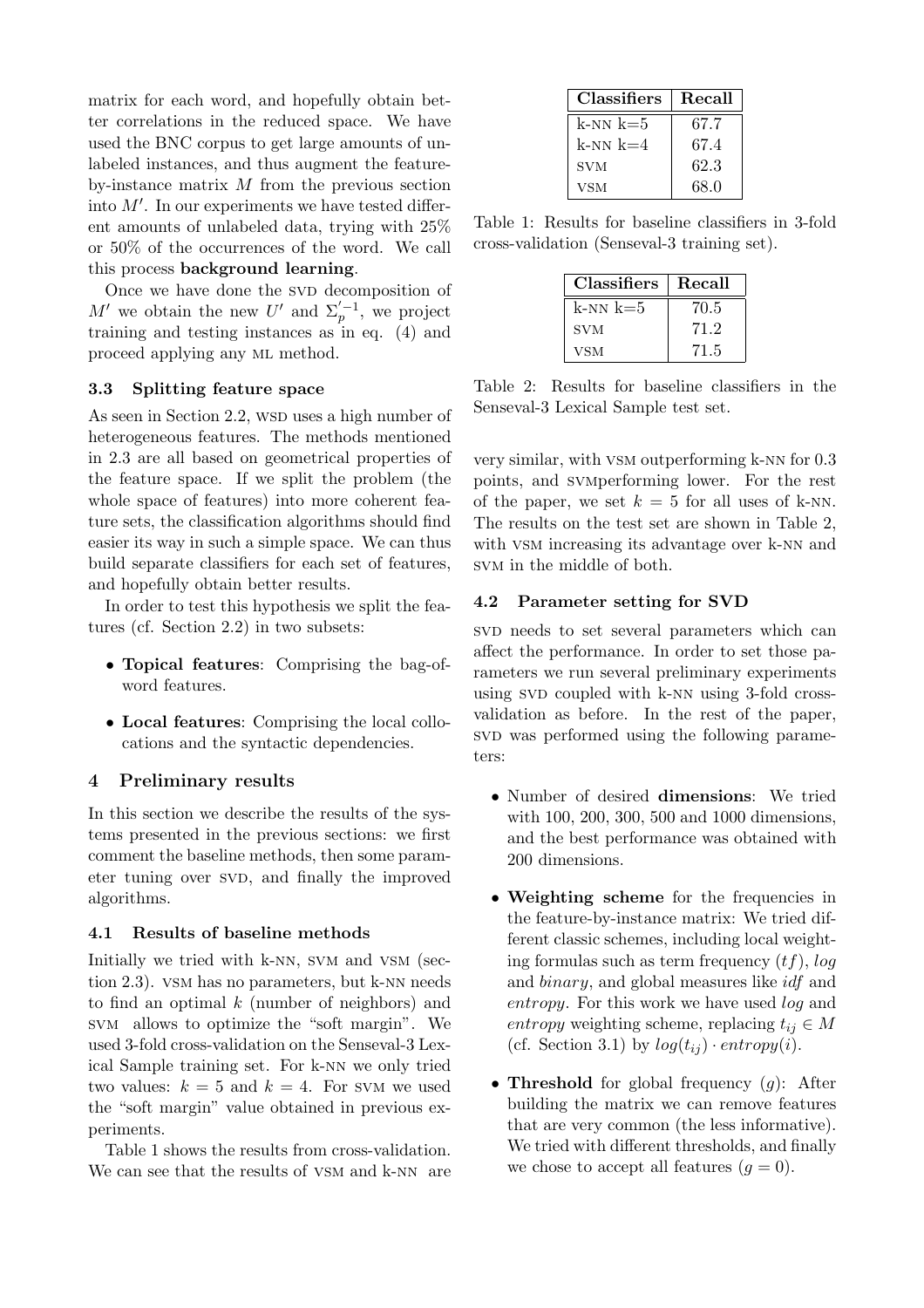| <b>Classifiers</b> | Recall |
|--------------------|--------|
| $k$ -NN $k=5$      | 67.7   |
| <b>SVM</b>         | 62.3   |
| <b>VSM</b>         | 68.0   |
| $k$ -NN-SVD $k=5$  | 69.8   |
| SVM-SVD            | 61.2   |
| VSM-SVD            | 63.9   |

Table 3: Results for k-NN and VSM with SVD in 3-fold cross-validation (Senseval-3 training set).

| k-NN $(k=5)$     | Recall | diff.  |
|------------------|--------|--------|
| plain            | 67.7   |        |
| $local+topical$  | 69.4   | $+1.7$ |
| <b>SVD</b>       | 69.6   | $+1.9$ |
| $SVD$ (25% BNC)  | 69.2   | $+1.5$ |
| SVD $(50\%$ BNC) | 69.6   | $+1.9$ |

Table 4: Improved k-nn classifier in 3-fold crossvalidation (Senseval-3 training set). Plain stands for baseline k-nn.

| <b>Classifiers</b> | Recall | diff.  |
|--------------------|--------|--------|
| plain              | 70.5   |        |
| $local+topical$    | 70.8   | $+0.3$ |
| <b>SVD</b>         | 70.7   | $+0.2$ |
| $SVD$ (25% BNC)    | 70.8   | $+0.2$ |
| SVD $(50\%$ BNC)   | 71.2   | $+0.7$ |
| <b>VSM</b>         | 71.5   | $+1.0$ |
| <b>SVM</b>         | 71.2   | -0.7   |

Table 5: Improved k-nn classifier in the Senseval-3 Lexical Sample test set. Plain stands for baseline k-nn. vsm and svm results are also provided for comparison.

#### 4.3 Results of improved systems

In this section, we show how the proposed improvements affect the performance. Table 3 presents the results of doing SVD, and then applying vsm, svm and k-nn over the reduced space. We can observe that only k-NN improves performance, with vsm and svm getting lower results. These and other prior experiments motivated us to only use k-nn on the improved systems.

Table 4 shows the results on the training set for the baseline k-nn systems, as well as all improvements explored. The difference over the baseline system shows that all improvements were positive, raising from 1.5 to 1.9 the performance of the baseline. Still, there is no improvement observed

when introducing unlabeled data into  $SVD$  (25%) BNC and 50% BNC in Table 4) compared to using labeled data only (SVD in Table 4).

Table 5 shows the same data for all baseline systems (including vsm and svm) on the test set. The improvement here is lower but consistent with Table 4. The only difference is that using 25% or 50% of the BNC as unlabeled data for SVD is better than not using labeled data. Table 5 also presents the results of the other two baseline systems, showing that all k-nn systems are below vsm and svm. This motivated us to try to combine the k-nn classifiers.

#### 5 Combining several k-NN systems

The results from the previous section show that the improved systems (Section 3) are able to increase the results of k-nn, but are still below our svm and vsm baseline systems. The key observation here is that under each of the improved classifiers there is a slightly different feature space. All of them provide improvements, and are therefore able to generalize interesting properties of the problem space. If we are able to combine them properly, we might be able to further improve the results.

The combination of classifiers is an active area of research. Here we exploited the fact that a k-NN classifier can be seen as  $k$  points casting each one vote, making easy a combination of several k-nn classifiers. For instance, if we have two k-NN classifiers of  $k = 5$ ,  $c_1$  and  $c_2$ , then we can combine them into a single classifier equivalent to  $k = 10$ . In order to carry through the properties of each feature space, we decided to weight each vote by the cosine similarity of that point instead of the rank. We need to note that this combination method was also used in the previous section to combine the local and topical classifiers.

Table 6 shows the results over the training set. Plain stands for the baseline k-nn system. The following rows show the improved systems from the previous Section. Then the results of combining the algorithms two by two are shown, where each of the improved systems has been combined with the baseline k-nn system. The results show that all combinations attain better results than any of their components. We can also see that, in this setting, using unlabeled data  $(\text{plain+SVD with } 50\%)$  improves slightly over not using it (plain+sv<sub>D</sub>). Finally, the full combina-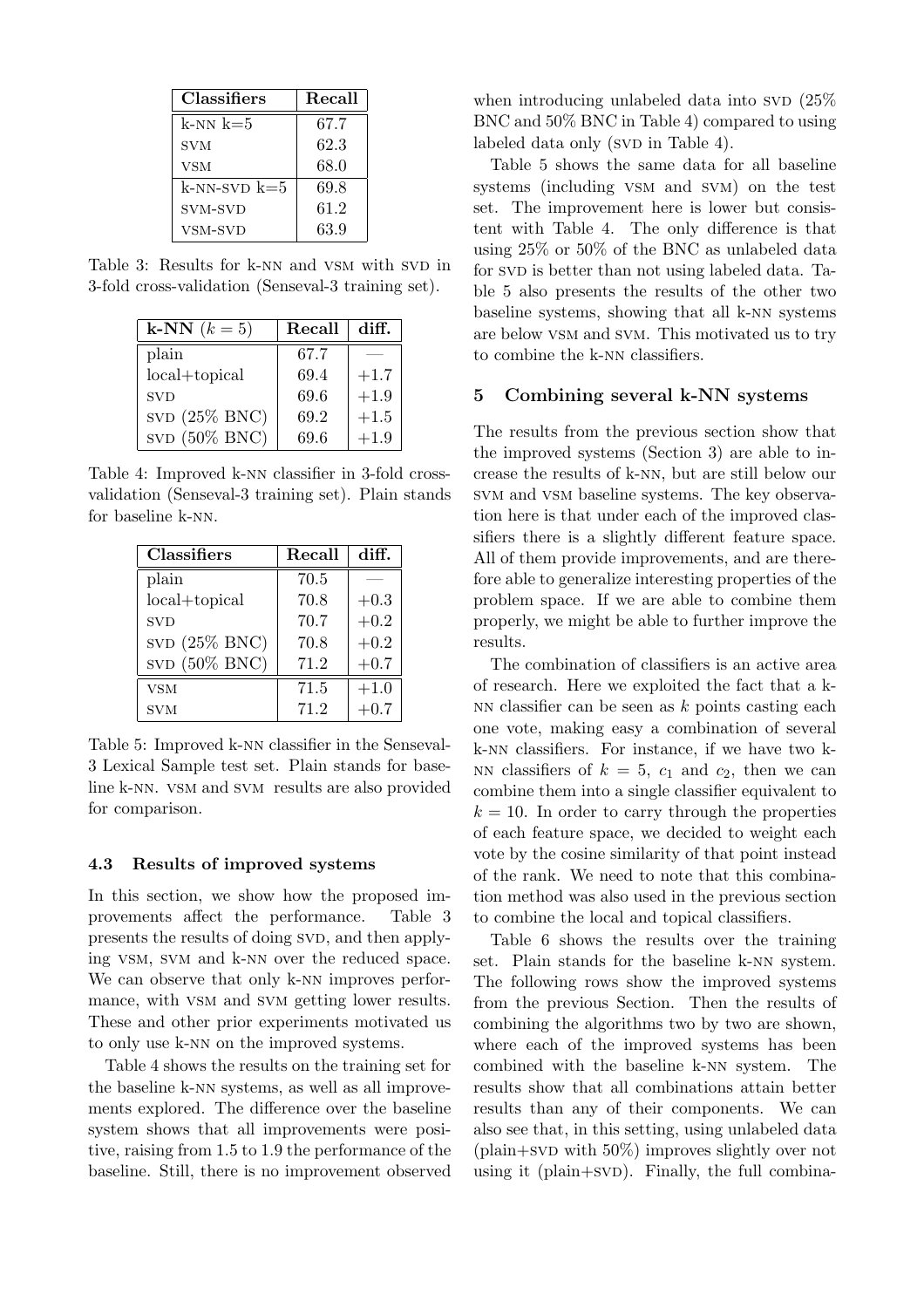| $k-NN(k=5)$              | Recall | diff.  |
|--------------------------|--------|--------|
| plain                    | 67.7   |        |
| $local+topical$          | 69.4   | $+1.7$ |
| <b>SVD</b>               | 69.6   | $+1.9$ |
| SVD $(25\%$ BNC)         | 69.2   | $+1.5$ |
| SVD $(50\% \, BNC)$      | 69.6   | $+1.9$ |
| $plain + local+topical$  | 69.9   | $+2.2$ |
| $plain + svD$            | 70.7   | $+3.0$ |
| $plain + svD (25\% BNC)$ | 70.7   | $+3.0$ |
| plain + $SVD$ (50% BNC)  | 70.8   | $+3.1$ |
| full combination         | 71.9   | $+4.2$ |

Table 6: Results for different combinations of knn classifiers in 3-fold cross-validation (Senseval-3 training set)

tion of all 5 systems provides the best results. Note that for the full combination, we applied svD (with only labeled data, plus  $25\%$  of BNC and 50% of BNC) also to the local and topical classifiers.

The results on the test set, Table 7, confirm the cross-validation results. Note that unlabeled data makes a more significant improvement over plain+svD. Below the combined system, Table 7 also shows our baseline systems, as well as the best system in the Senseval 3 competition and the best reported result to date. The full combination of our k-nn systems attains the best results of them all.

#### 6 Discussion and related work

The results show that we have been able to better model the feature space. SVD helps to find correlations among the features, and thus alleviate the sparse data and redundancy problems. Including unlabeled data provides very narrow performance increases, but combined with the other classifiers it makes a difference. Splitting the feature space in two and combining the two spaces also improves the results. These improvements in isolation are not very large. In fact, the resulting k-nn systems are below our svm and svm baseline systems for the original feature set. But when we combine the k-nn algorithms over each of the feature spaces, we attain the best results to date in the Senseval-3 dataset.

We think that the reason explaining the extraordinary performance of the combination is that each of the changes in the feature space helps finding regularities in the data that k-nn could

| <b>Classifiers</b>         | Recall | diff.  |
|----------------------------|--------|--------|
| plain                      | 70.5   |        |
| $local+topical$            | 70.8   | $+0.3$ |
| <b>SVD</b>                 | 70.7   | $+0.2$ |
| $SVD(\%25 BNC)$            | 70.8   | $+0.2$ |
| $SVD$ (%50 BNC)            | 71.2   | $+0.7$ |
| $plain + local+topical$    | 71.5   | $+1.0$ |
| $plain + svD$              | 71.2   | $+0.7$ |
| $plain + svD (25\% BNC)$   | 72.3   | $+1.8$ |
| plain + $SVD$ (50% BNC)    | 72.7   | $+2.2$ |
| full combination           | 73.4   | $+2.9$ |
| <b>SVM</b>                 | 71.2   |        |
| VSM                        | 71.5   |        |
| Best S3                    | 72.9   |        |
| (Gliozzo <i>et al.</i> 05) | 73.3   |        |

Table 7: Results for different combinations of knn classifiers in the Senseval-3 Lexical Sample test set. Plain stands for baseline k-nn. vsm and svm results are also provided, as well as the best Senseval-3 system and the best result published to date.

not find before. When we combine each of the simpler k-nn systems, we are looking for the word sense that is closest to the target instance in as many of the changed feature spaces as possible.

Some of the findings in this paper are confirmed in related work, but this paper integrates them in a single task (WSD) and shows that they provide the best performance. For instance, (Kohomban  $&$  Lee 05) show in a different WSD task that building separate k-nn classifiers from different subset of features and combining them works better than constructing a single classifier with the entire feature set. In (Gliozzo et al. 05), instead of splitting the feature space and then combining the classifiers, they use specialized kernels to model the similarity for each kind of features. They also use sv<sub>D</sub> but only for bag-of-words features, while we apply SVD to all features. The good performance of coupling k-NN and SVD are well known in the ML literature, e.g. (Thomasian *et al.* 05) on a image retrieval task. (Dietterich 98) says that spliting features only works when the feature space is higly redundant. We already mentioned in the Introduction other works which make use of unlabeled data on a WSD setting.